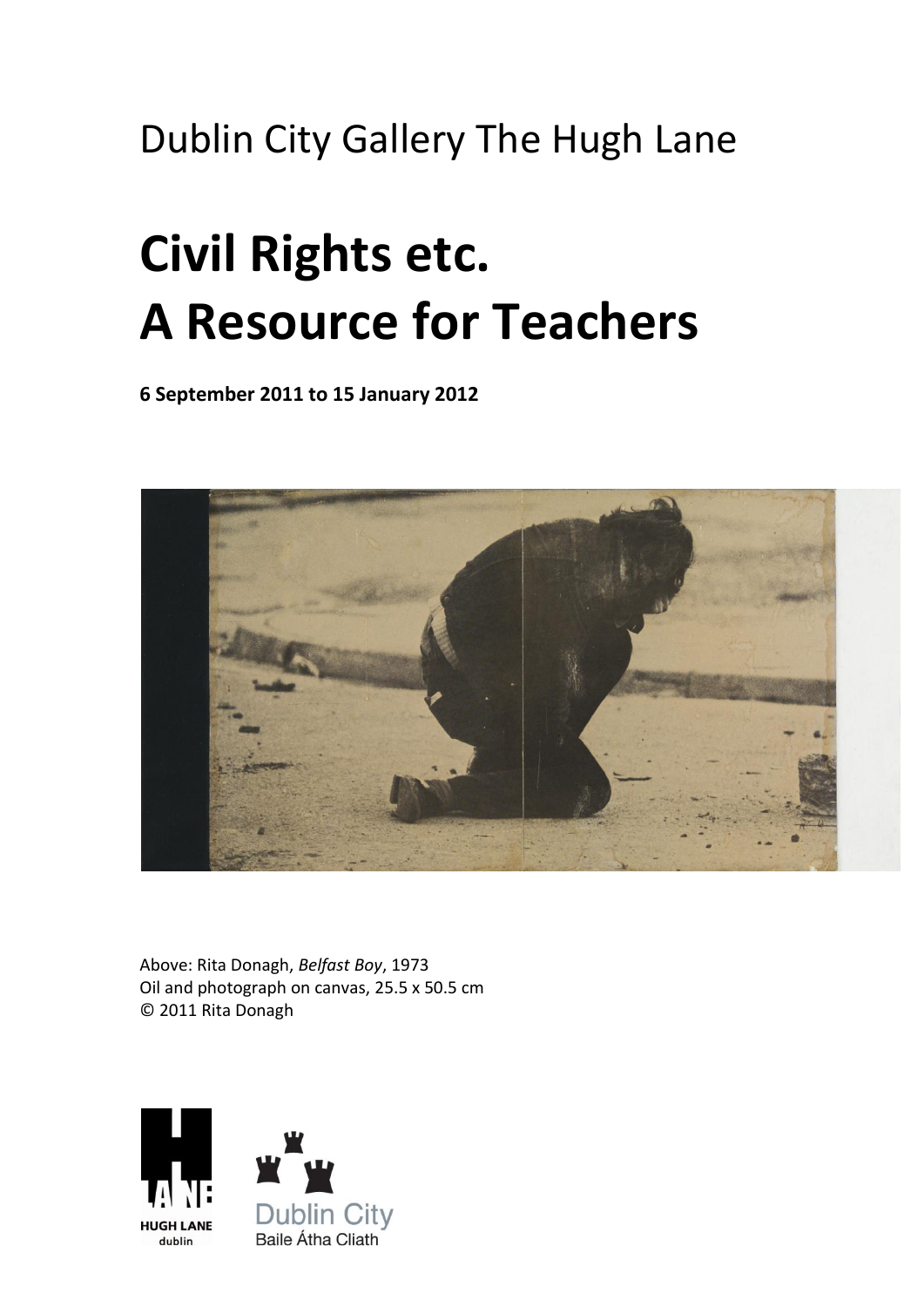#### **Welcome**

This resource is intended to provide an introduction to the exhibition *Civil Rights etc.*  and some of its themes. It offers information, ideas for discussion and activities for visiting teachers to use with their second-level school students. Some of the activities or discussion questions can be used to prepare for the visit and to complement the process of viewing the exhibition itself, while others are more suited for use after the students have visited the gallery. They are designed so that they may be adapted to your individual needs.

### **Contents**

- Introduction
- Background information, discussion questions, and activities
- Planning a visit to the Hugh Lane

### **Introduction**

**Richard Hamilton** was born in 1922 and educated at the Royal Academy Schools and at the Slade School of Art. He was an important member of the Independent Group (1952-1955), an influential collection of artists, architects and writers who met at London's Institution of Contemporary Arts, and played a critical role in the development of Pop Art in Britain in the 1950s. Hamilton's first solo show was held in 1950. Working with a wide range of media, from typography and industrial design to painting and printmaking, he explores themes of consumerism, mass culture, politics and war. Using images generated by the mass media, Hamilton draws attention not only to the brutality and injustices of political conflicts, but also to the manner in which the media depicts them.

**Rita Donagh** was born in 1939. After studying Fine Art at the University of Newcastle, she went on to teach at the School of Fine Art at Reading University, the Slade School of Art and Goldsmiths in London. In the 1970s Donagh, inspired in part by her Irish ancestry, began exploring the political conflict in Northern Ireland, and the related themes of land and identity. Donagh uses images from mass media to draw attention to social and political conflict, to question the role of the artist in the socio-political realm and to form a critical commentary on the way such subject matter is portrayed in the press and consumed by the public. Donagh's work, like Hamilton's, demonstrates a concern for social injustices and the protection of human rights, and a fascination with the insensitivity of mass media to the content it conveys.

# **Keywords**

Photography, manipulation, appropriation, authorship, consumerism, popular culture, meaning, communication, conflict, violence, power, politics, citizenship, symbolism, identity, tension, control, danger, objectivity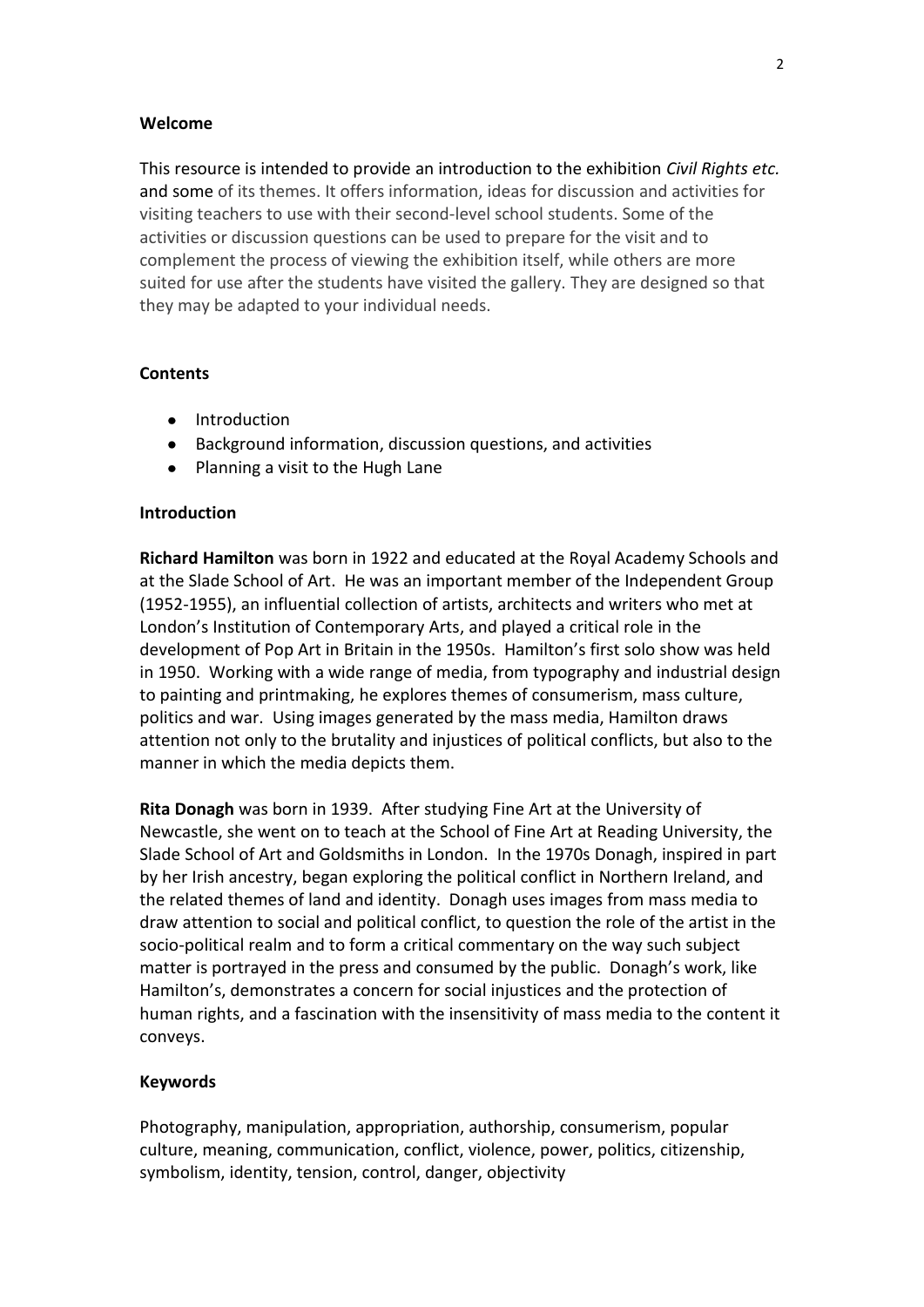Richard Hamilton, *Kent State 12 stage proofs*, 1970 Screen-prints, each 67.3 x 87 cm (image); 73 x 102.2 (sheet) On loan from artist © 2011 Richard Hamilton



#### **Background**

Photography plays a crucial role in much of Hamilton's work. Referring to the process of making the *Kent State*, Hamilton said that 'it had been on my mind that there might be a subject staring me in the face, from the TV screen … I didn't really choose the subject, it offered itself.' Hamilton had spent a week sitting in front of his television 'snapping anything of interest.' *Kent State* developed from a still photograph of BBC news coverage of a series of anti-war protests held on the campus of Kent State University, Ohio in May 1970. Students were protesting against US involvement in Vietnam and Cambodia. In their attempt to subdue the demonstrators, the Ohio National guard killed four students and injured nine others. The student depicted in *Kent State* survived, but suffered severe spinal injuries that resulted in permanent paralysis. Hamilton appropriates this emotive image from the media to remind the viewer that we perceive images of events rather than the events themselves; unless we're its immediate participants, we must experience history through a mediated form.

# **Discussion**

Do you agree with Hamilton's use of this source material for artistic purposes? If you were to rename the work, what title would you choose and why? Why do you think this image caught Hamilton's interest?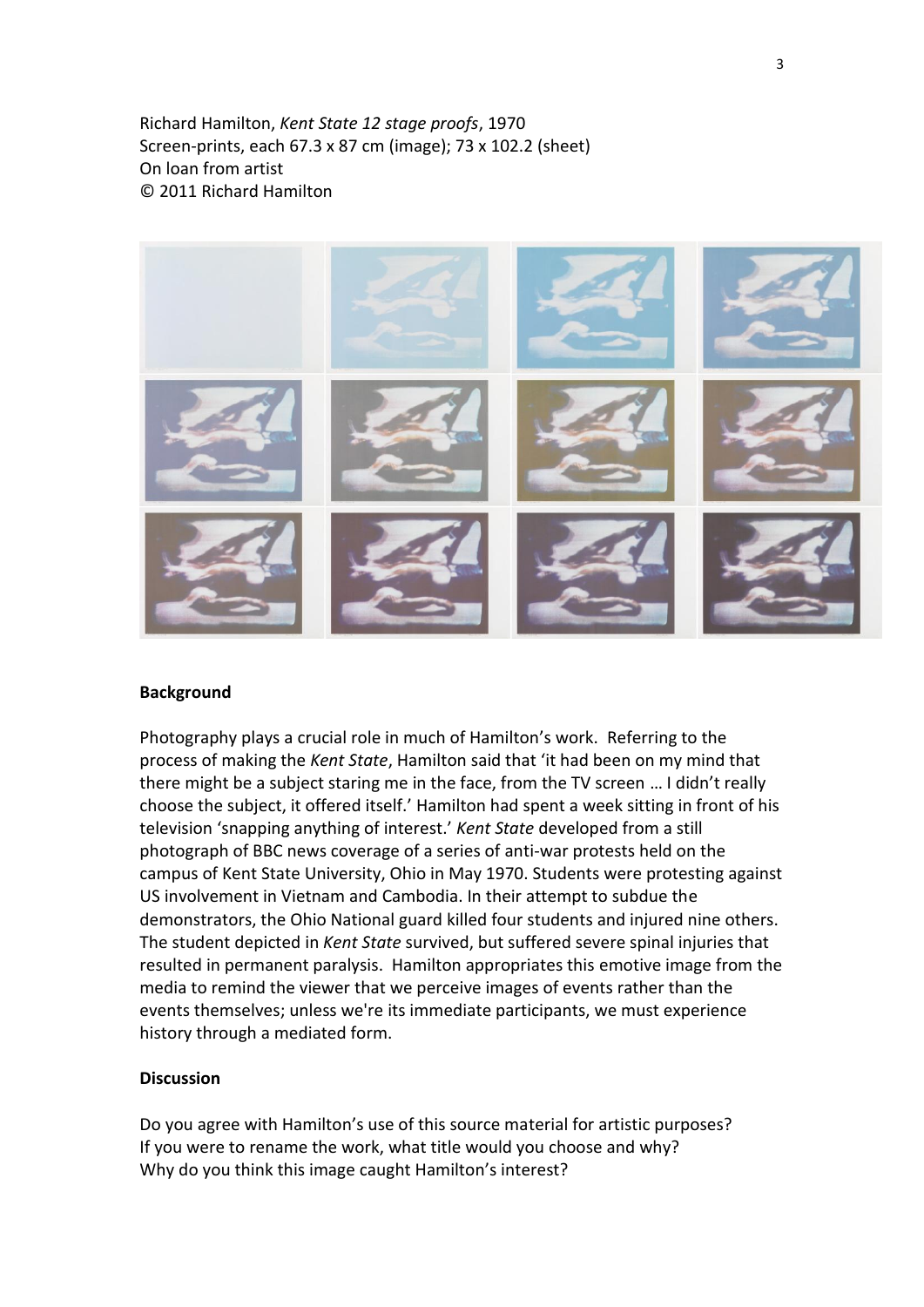How has Hamilton mythologized this particular moment? What effect does the repetitive nature of the work produce? If you didn't know anything about the Kent State protests, how might the image affect you differently? Has news coverage changed in the 40 years since this work was produced? What types of images generally populate the news today? Has the media grown more or less graphic?

#### **Activities**

Turn on the television and take a series of pictures of anything you find interesting. Once you're finished, look back at the images you've collected. What do these images have in common?

Choose one image and experiment with different ways of altering it. Try mixing the image with different mediums. Play with repetition, scale and colour. If you are working with a digital camera, explore the use of cropping, altering colour balance and other visual effects to change your photograph. How do your finished images alter the original impact and message?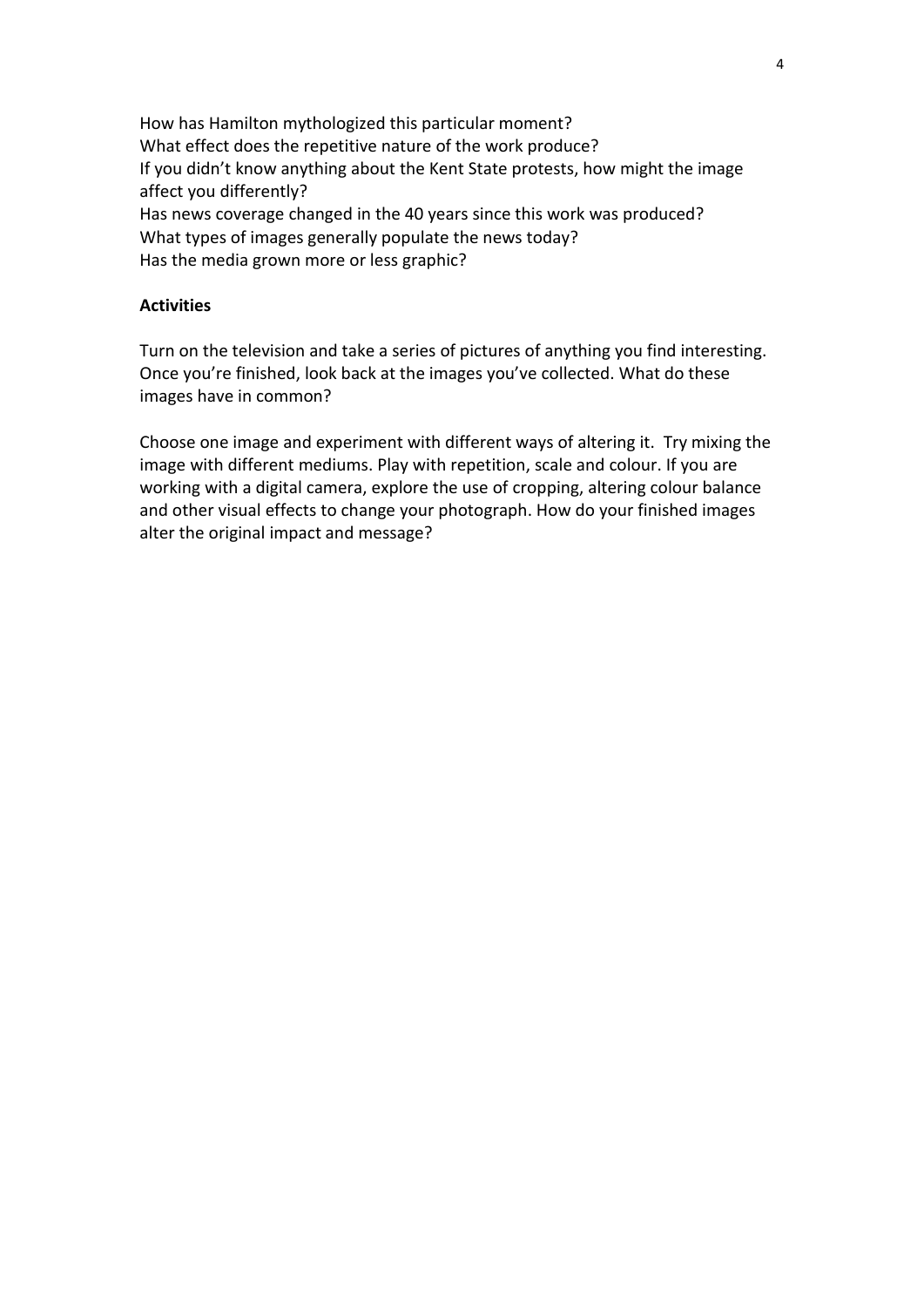Richard Hamilton, *The Citizen*, 1981-83 Oil on canvas, two canvases, each 200 x 100 cm On loan from Tate © 2011 Richard Hamilton



#### **Background**

*The Citizen* is part of a trilogy of work made between 1981 and 1985. Composed of *The Citizen, The State,* and *The Subject,* the series addresses the conflict in Northern Ireland. *The Citizen* exists in five versions, including three studies. The work draws on a composite of stills from a 1980 television programme that documented a protest organized by republican prisoners at the Maze prison in Northern Ireland. Over 400 participants in the 'dirty protest' refused to wash or dress in prison issued clothing, and spread excrement on the walls of their cells. This particular prisoner stands with a noble and dignified bearing, proudly meeting the viewer's gaze despite the squalor of his surroundings. He appears angry and vulnerable, defiant and pained. With his long hair and beard, he bears a decided resemblance to the figure of Christ. The association with the sectarian religious conflict that contributed to the violence in Northern Ireland is unmistakeable. Hamilton appropriates and actively alters the material provided by the media, deconstructing the technical means by which it communicates with its mass audience to serve his own artistic ends.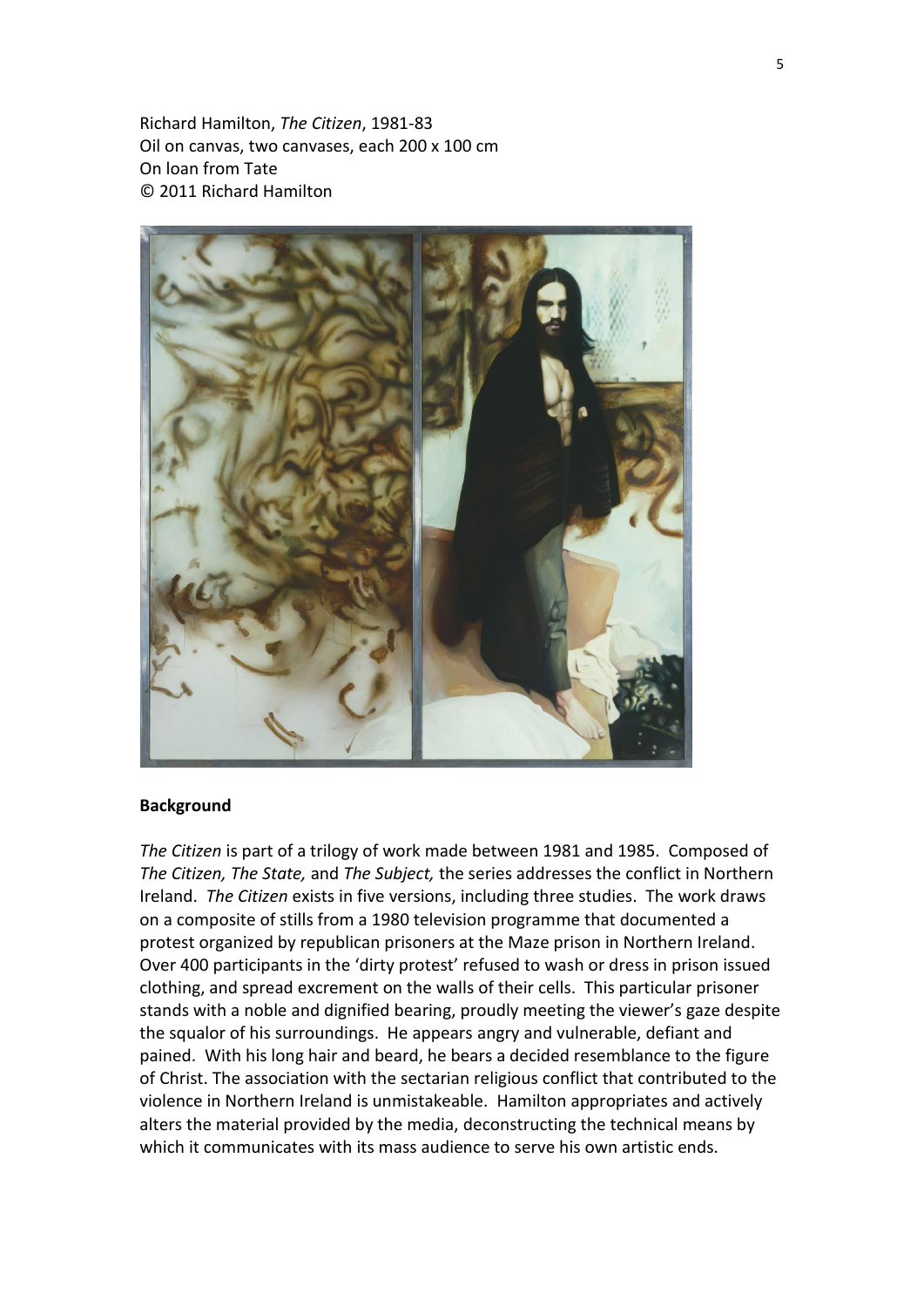### **Discussion**

Would you consider this a sympathetic portrayal of the prisoner? Why or why not? How might this work compare with the depiction of the protest in the media at the time?

Do you think the work would have an equally powerful effect if you did not know about the socio-political context within which it was produced?

James Joyce functioned as an important influence throughout Hamilton's career. In Joyce's *Ulysses,* 'the Citizen' is an anti-Semitic, xenophobic character who appears in Episode 12 and begins an argument with Leopold Bloom. In Hamilton's first portrayal of the character, completed in the 1949, the artist represented him as Finn MacCool, in allusion to the parody of Celtic mythology in Joyce's novel. In this version, created several decades later, the character is re-envisioned as a contemporary figure. Why do you think Hamilton chose to reference this character of The Citizen in the title of the work? Do you think Hamilton views nationalism positively or negatively?

#### **Activity**

Research the 'dirty protest,' and compare the media's account, both visual and textual, with the one Hamilton provides. Create a collage of the images and descriptions you find. Consider how various arrangements produce different layers of meaning.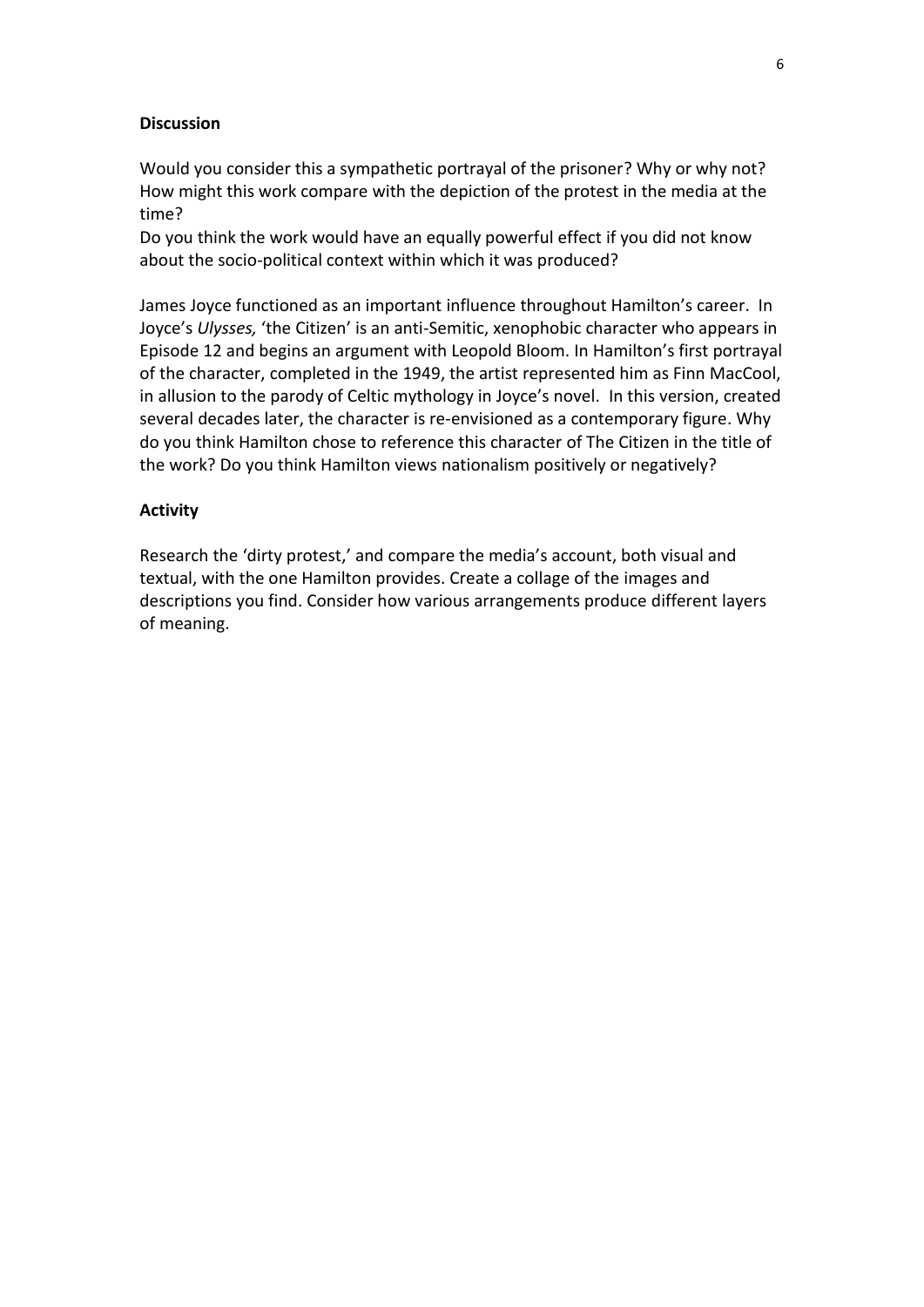Richard Hamilton, *The State*, 1993 Oil, enamel and mixed media on cibachrome on canvas, each 200 x 100 cm On loan from Tate © 2011 Richard Hamilton



#### **Background**

In *The State,* the final image in Hamilton's trilogy addressing the Troubles in Ireland, Hamilton's manipulation of the image moves beyond the digital into the physical realm. His image of a patrolling British soldier in Northern Ireland incorporates real fabric on the pocket of the soldier's uniform, adding a degree of realism and threedimensionality to the work. The subtlety of his modifications results in an image that feels simultaneously familiar and disquieting. The soldier's face is partially obscured, and his body language is somewhat ambiguous. Though he holds a weapon, his movement feels tentative. No other figures populate the panel on the right. The accompanying panel on the left portrays a damp, lush landscape, entirely devoid of action. The diptych formation juxtaposes the perceived tranquillity of the countryside with the violence of the urban environment. As in *The Citizen,* Hamilton incorporates images from the media representations of the conflict in Ireland to reveal the mythologizing capacity of modern mass media. Hamilton encourages his viewer to consume these representations critically, to negotiate rather than simply consume meaning, and to question the ease with which we accept the media's portrayal of conflict.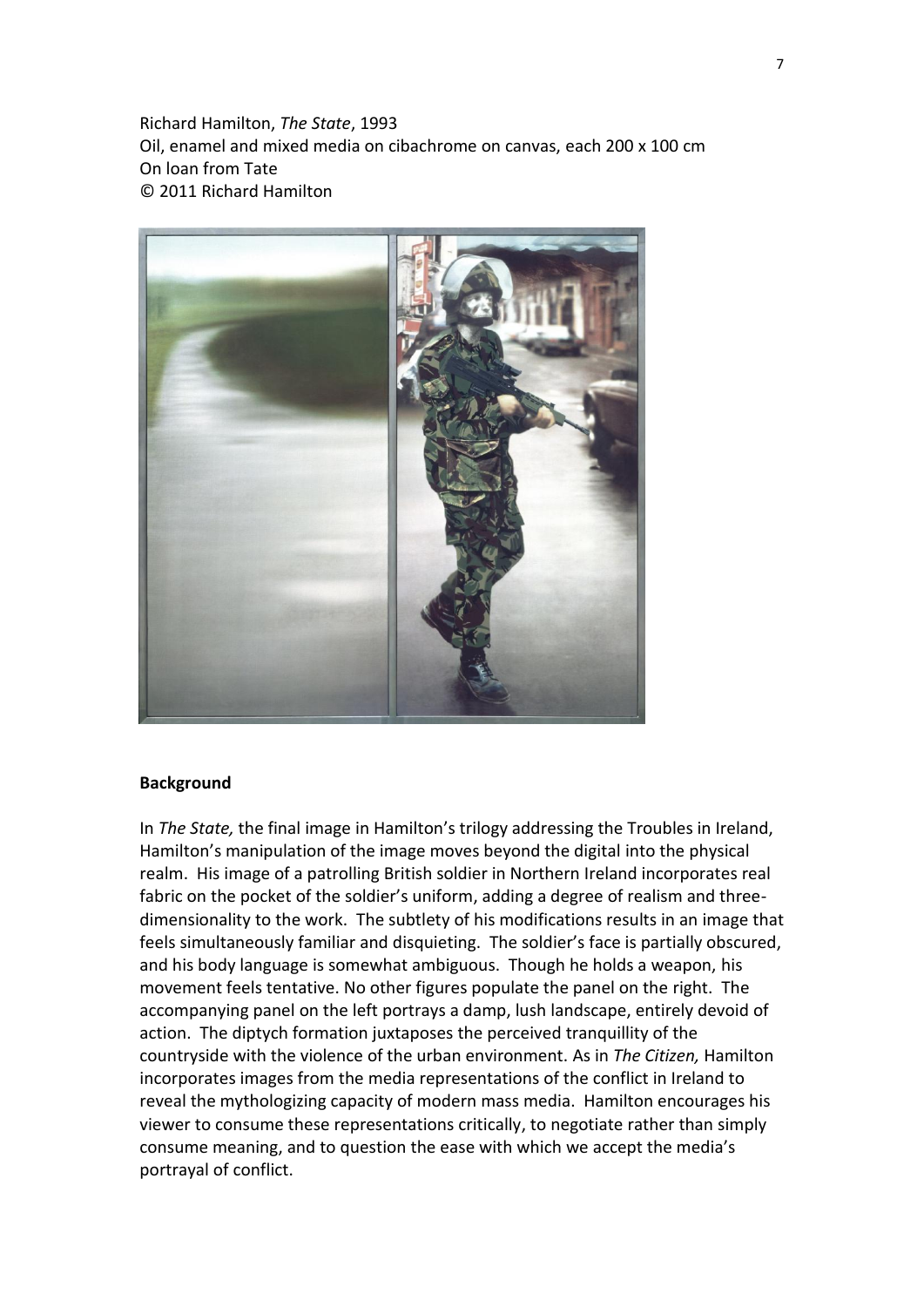# **Discussion**

What words or phrases would you use to describe this work? How does this work compare with *The Citizen?* Which work do you prefer? Why? Why do you think Hamilton decided to use a diptych format for the series?

# **Activity**

Create your own version of Hamilton's trilogy. Find three pairs of images that you feel represent a citizen, the state and a subject.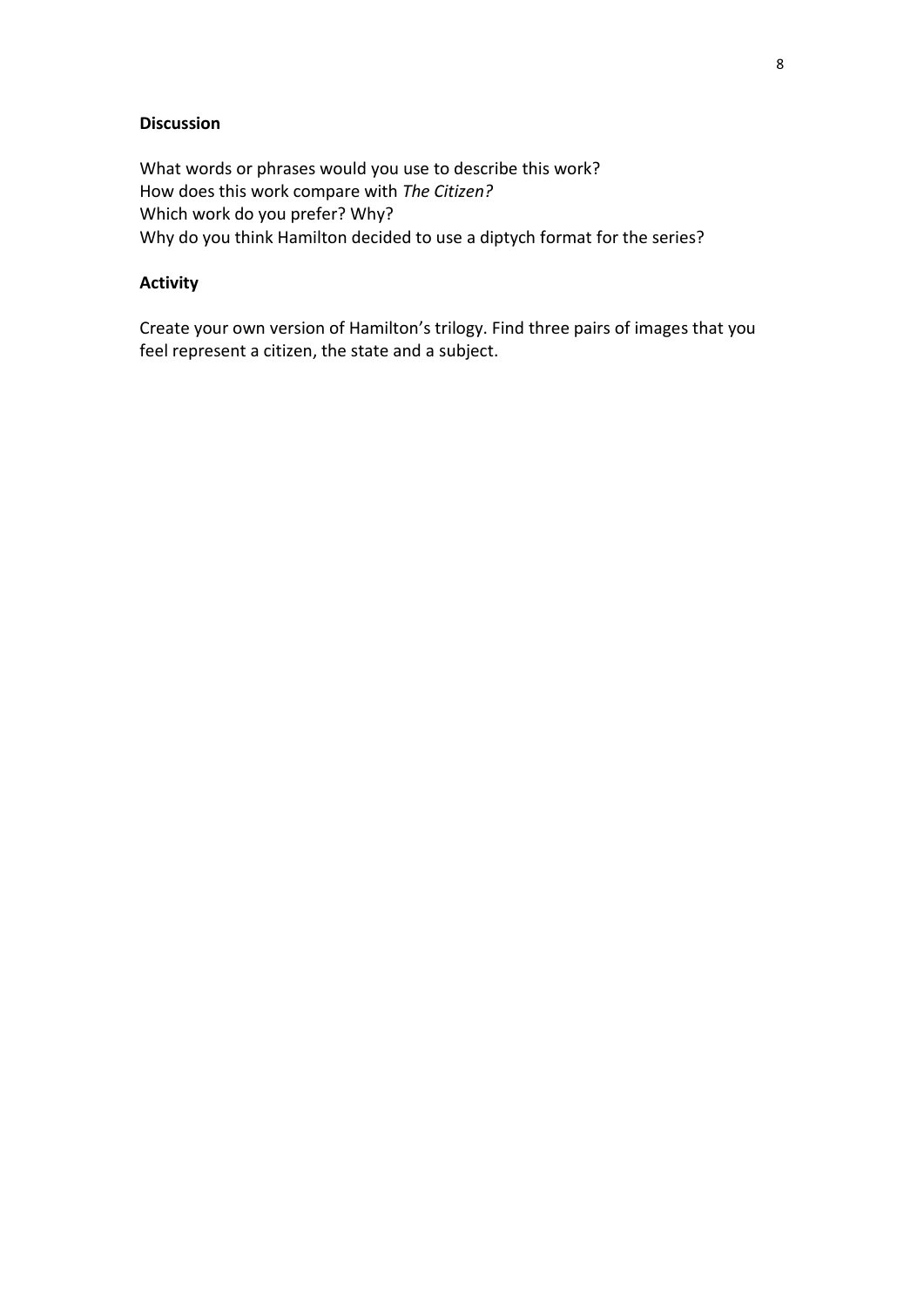Rita Donagh, *Belfast Boy*, 1973 Oil and photograph on canvas, 25.5 x 50.5 cm On loan from the artist © 2011 Rita Donagh



#### **Background**

In *Belfast Boy*, as in much of her work, Donagh explores the mediated and manipulative nature of imagery in the modern age of mass production. In this image of an image, she translates the photographic representation of an event into a painting to heighten the emotional content of the original image, and to blur the boundary between the event and its documentation. The simplicity of Donagh's portrayal allows the emotion of the image to dominate the viewing experience. The original black and white photograph is of a boy, hunched over on the pavement, his face hidden from view. A band of black frames the image on the left, while a band of white frames it on the right, a suitably restrained composition given the weight of the emotional subject. Donagh's use of found imagery raises questions about artistic authorship, as well as the role of the artist. Donagh encourages active engagement rather than passive consumption, and asks the viewer to question their own contribution to political conflict and social inequality. For Donagh viewers, like the consumers of the mass media, are not innocent bystanders, but critical participants in the generation of meaning.

# **Discussion**

Describe the emotions conveyed by the work. How would the impact of the work change if the boy's face wasn't concealed? How do you think this artwork would have been originally received?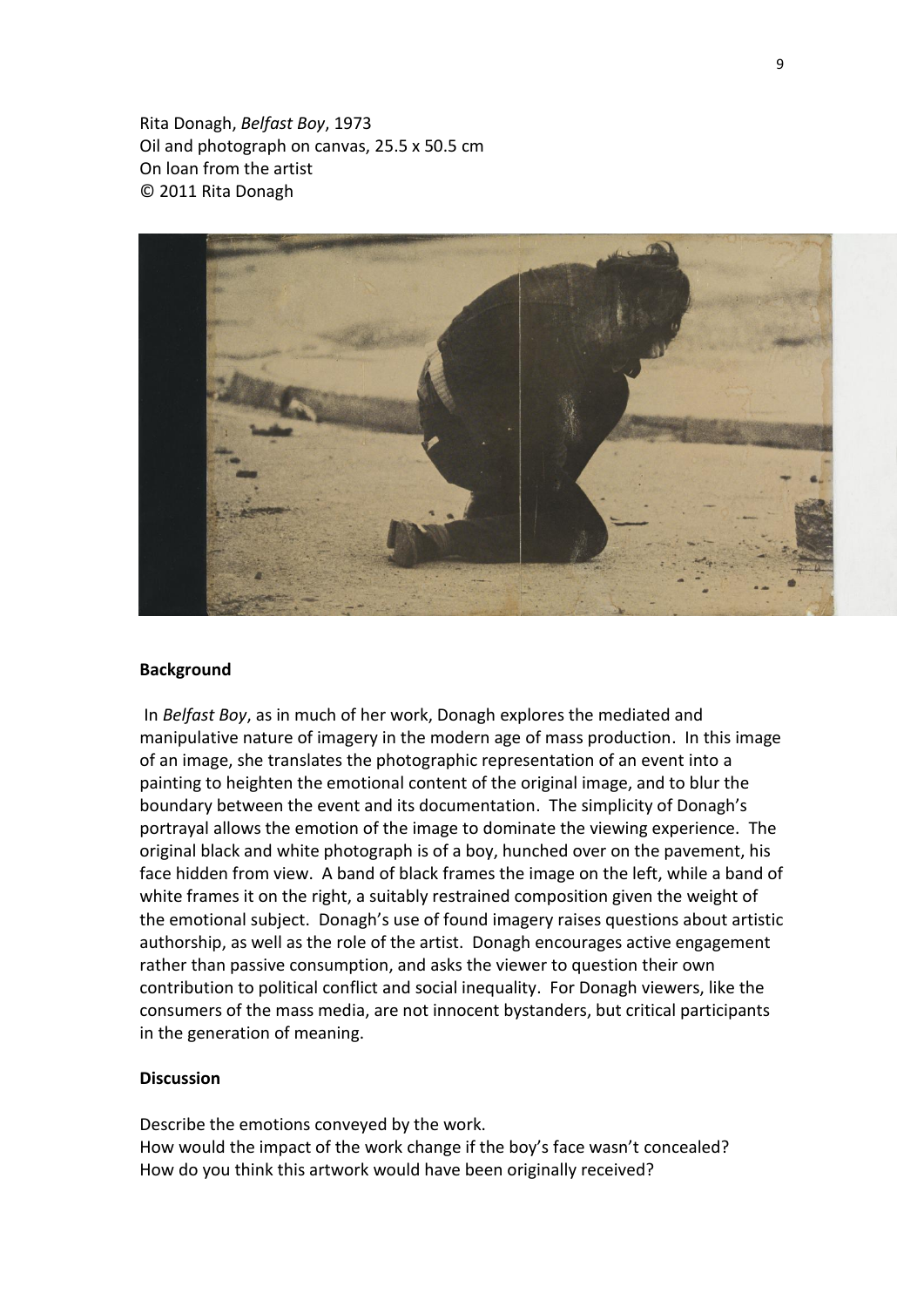Do you think the images that populate the media have changed significantly since the 1970s?

# **Activity**

Experiment with the effect of placing different captions on the image. Try using excerpts from actual headlines in the news. Consider how an image's meaning varies according to the text that accompanies it, and the context within which it is viewed.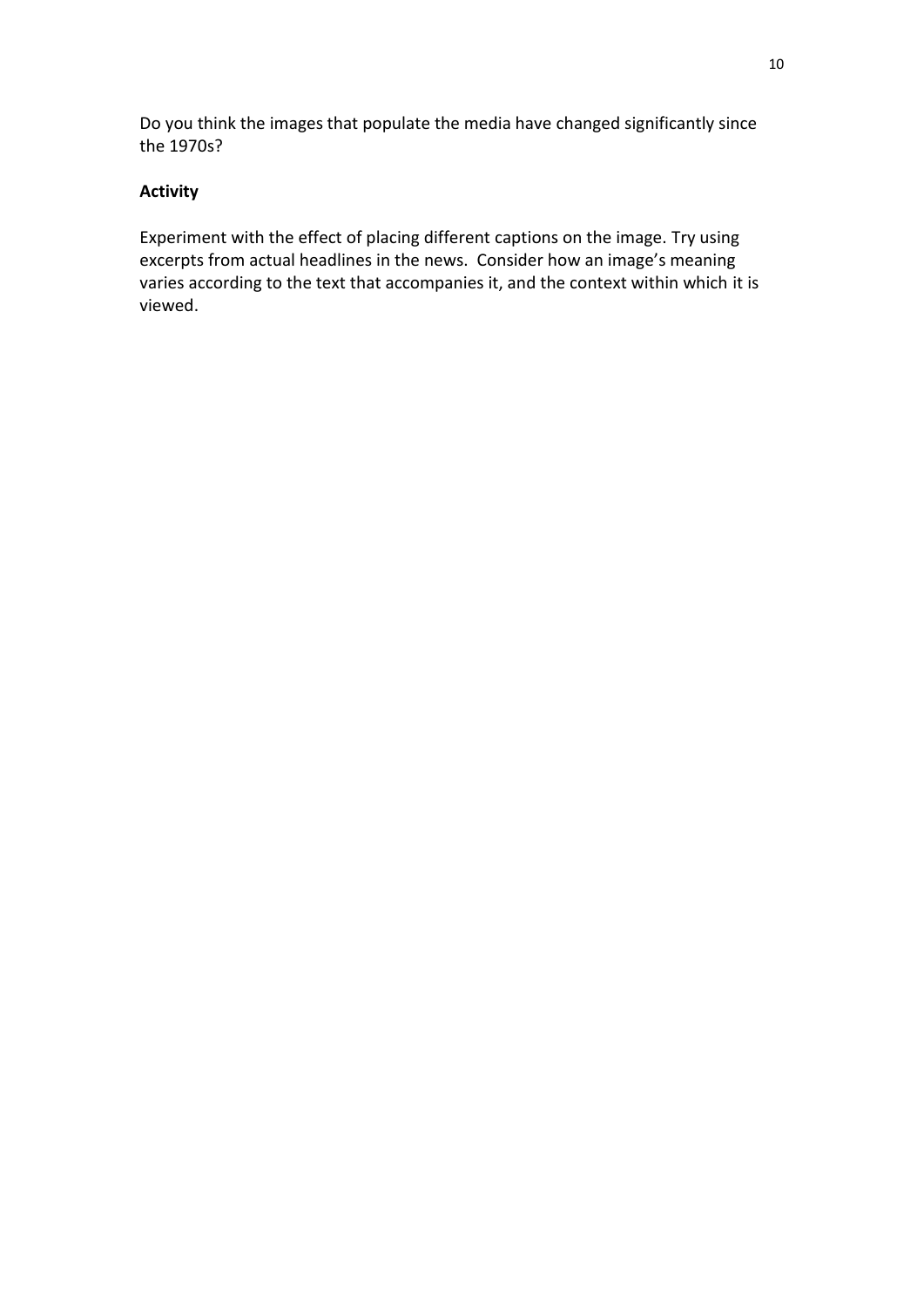Rita Donagh, *After the Talbot Street Blast*, 1974 Pencil and collage on paper, 69 x 101 cm On loan from Huddersfield Art Gallery © 2011 Rita Donagh



### **Background**

*After the Talbot Street Blast* is characteristic of Donagh's precise, linear style, her preference for subtle washes of greys and whites, and her use of restrained brushstrokes and colour palette. In pursuit of subtlety rather than sensationalism, Donagh departs from traditional modes of representing violence, offering instead a refined aesthetic and an entirely new perspective. Without trivializing the tragedy, Donagh distances herself from the specificities of the actual event. *After the Talbot Street Blast* features an indistinct outline of a human form enveloped by a newspaper, juxtaposed with a collage of the same image composed of newsprint. The figure depicted is one of the victims of the car bomb explosion that occurred in Talbot Street, Dublin on 1974. On the evening of May  $17<sup>th</sup>$ , three explosions occurred. The second blast took place in Talbot Street and resulted in fourteen fatalities. Critical of the media's exploitative use of tragedy, Donagh uses an unconventional approach in the representation of a violent event to call attention to the type of society the mass media has produced. She suggests that today's public, inundated with traumatic images, have become indifferent, in part because the press often conceal the true source of tragedy in their pursuit of sensationalism. The newspapers in this work disguise the figure's identity, the news literally and figuratively covering up the devastating effects of the event on the individuals involved. Donagh deliberately leaves the narrative incomplete in an acknowledgement of the difficulty, the impossibility perhaps, of ever adequately representing such tragedy.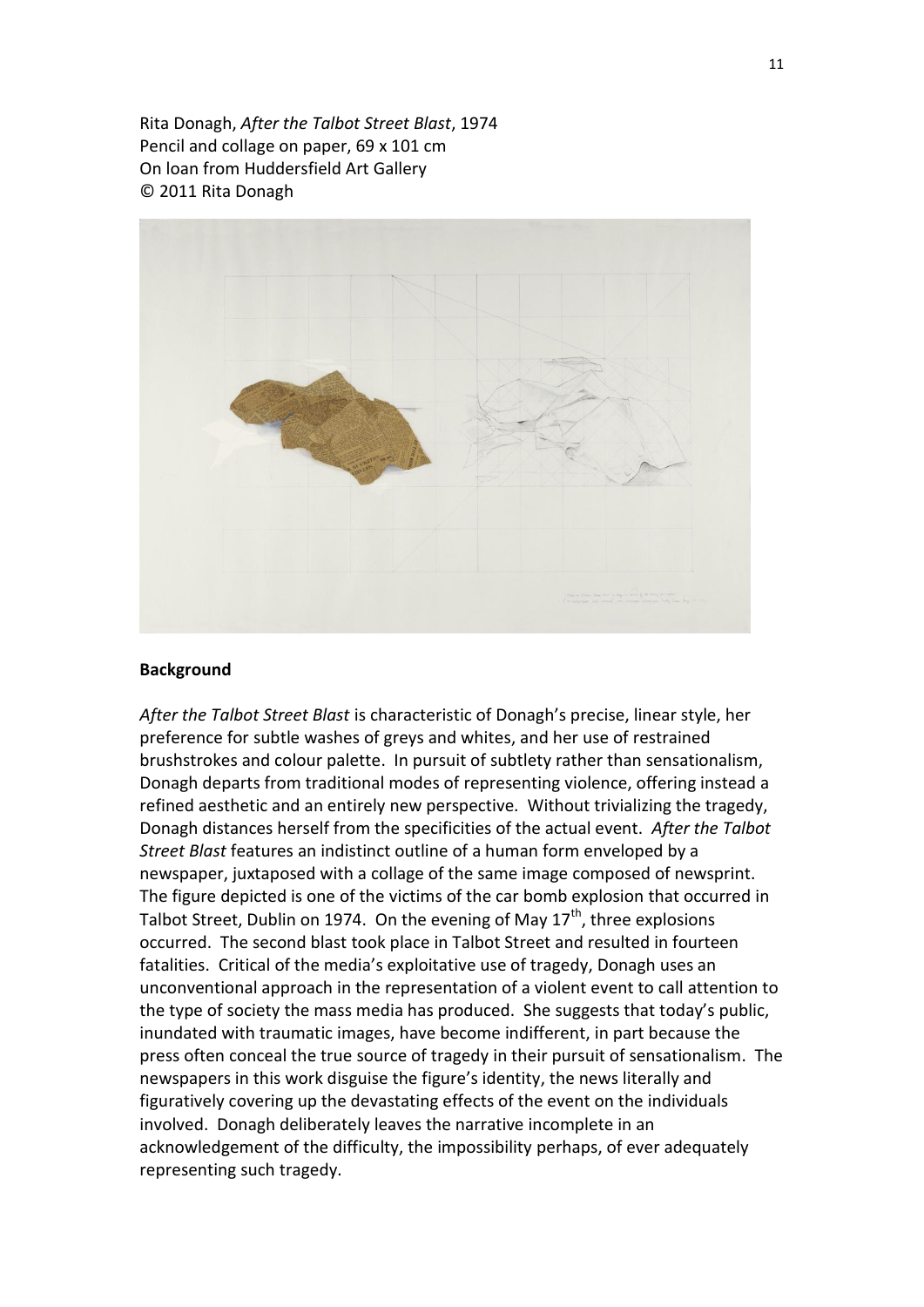# **Discussion**

Do you think the media functions as an objective source of information? Do you feel that the media is saturated with images of violence? Do you think people sometimes take voyeuristic pleasure in the news coverage of violence?

To what extent do you think photographers exploit the victims they portray? Can artists also be guilty of exploitation?

# **Activities**

Look at images of violence in the news. In what ways to they distort the reality they purport to represent? Consider techniques such as framing, lighting, cropping, and editing.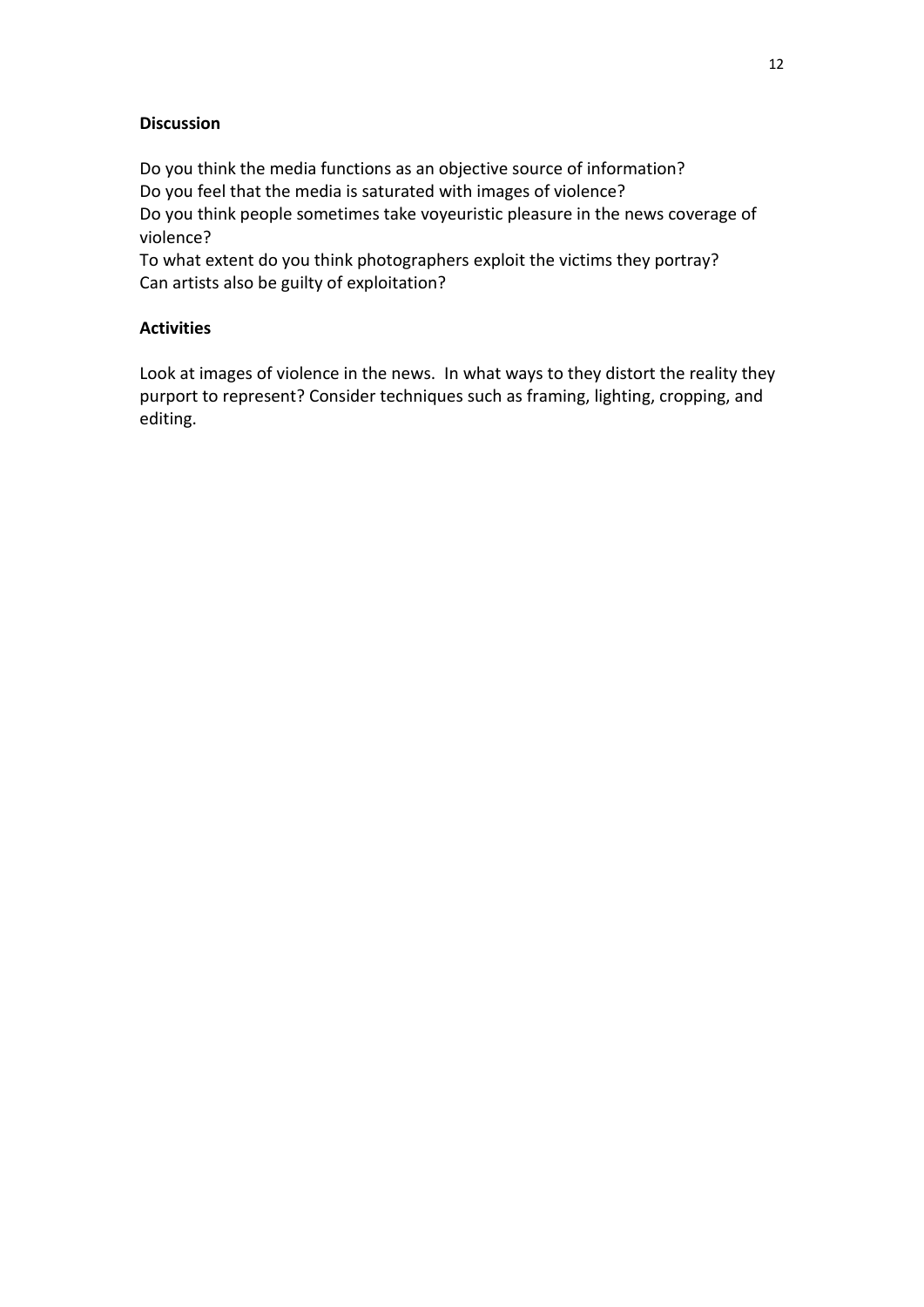Rita Donagh, *Bystander*, 1977 Oil and collage on canvas, 152 x 152 cm On loan from the artist © 2011 Rita Donagh



#### **Background**

In *Bystander,* Donagh uses found imagery to portray a victim of violent political protest. In the lower right corner of the painting, Donagh has reproduced an image of a victim of the bombing of Talbot Street, Dublin, in 1974 by the loyalist Ulster Volunteer Force. The dark mass stands out starkly against the pale background. In the upper left corner, she has attached a newspaper image of youths climbing over a wall in Derry directly onto the surface of the canvas. Both images are placed against a backdrop of delicate diagonal lines that cut across the neatly quartered canvas. The senselessness of the victim's death seems even more illogical within the context of Donagh's geometric aesthetic. Donagh heightens the tragedy and randomness of her chosen subject matter through the detail, refinement and precision with which she portrays it.

#### **Discussion**

What words first come to mind when you look at the work? How has Donagh used contrast to enhance the effect of her work? Compare this painting to *Kent State.* How have Hamilton and Donagh portrayed the victims? In what ways are their portrayals similar? In what ways are they different?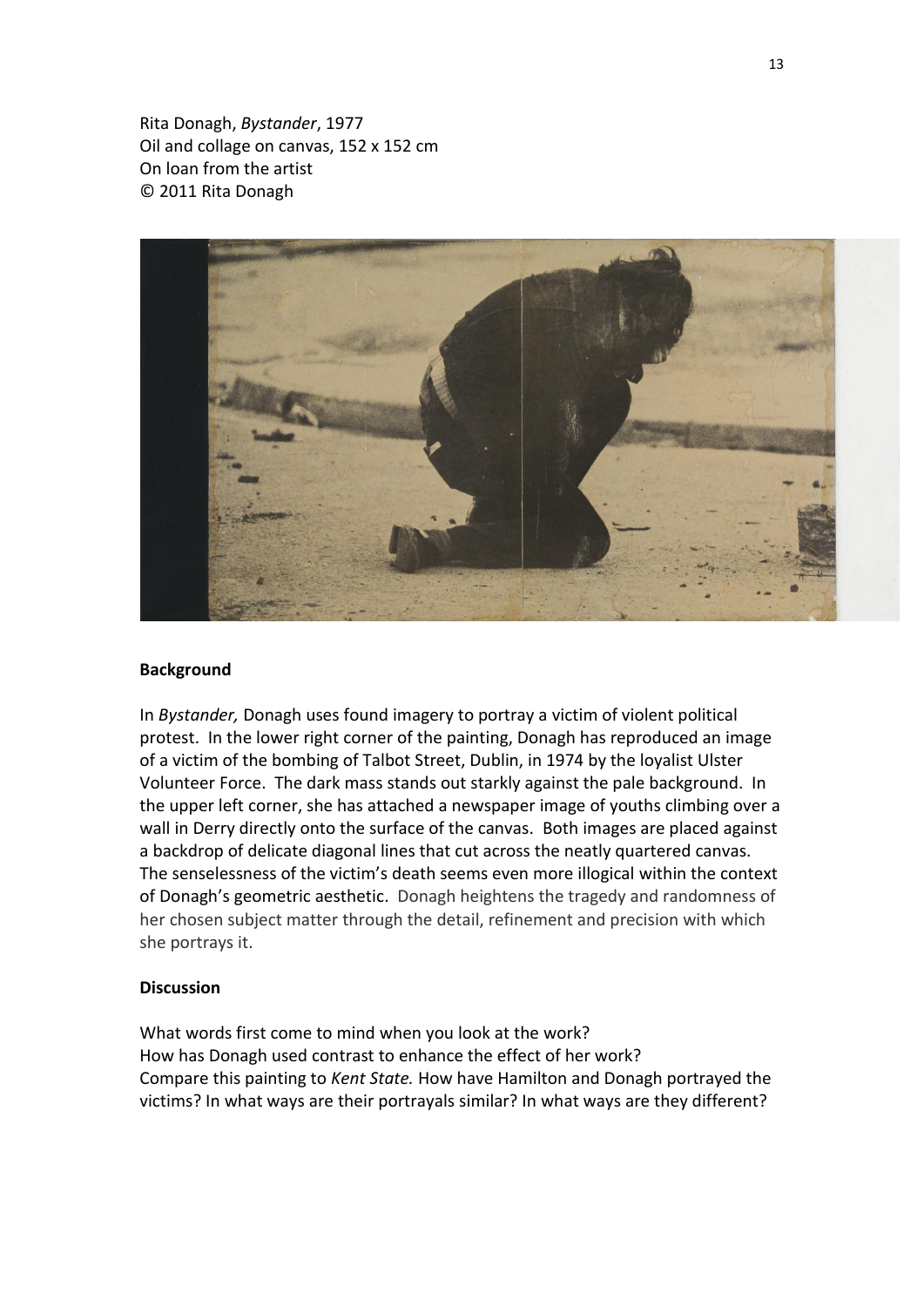# **Activity**

Explore the difference between abstract and representational art. Create two paintings of the same subject. In one, use shapes, lines, colours and patterns to capture your subject. In the other, try and portray your subject as accurately and realistically as you can. Which style do you prefer working in? Which style of art do you prefer to look at? Why?